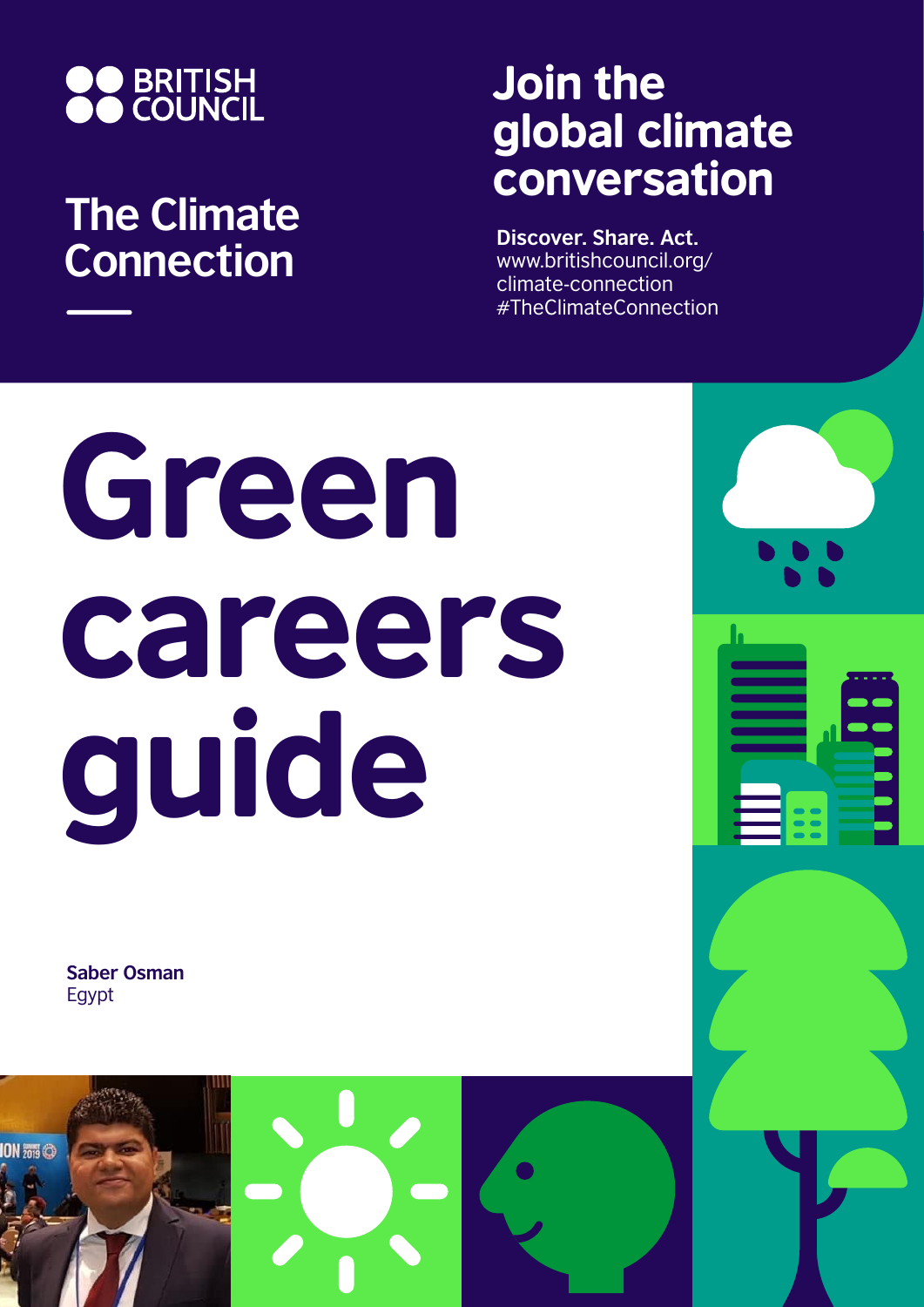### Saber Osman Egypt

#### **When Passion Leads to Success!**

My name is Saber Osman, I am from Egypt, I believe that my passion to protect Environment and achieve sustainability encouraged me to search for the best way to reach my ambition. My interest in science dates to my years in high school, where I excelled in Biology and chemistry. After finishing my studies in high school, I joined the Faculty of Agriculture. As the Environment and Biological Agriculture Department (EBAD) has been established, I was fortunate to join its first batch.

Throughout my studies, I had the opportunity to be exposed to a full range of Environmental courses, all of which tended to reinforce and solidify my intense interest in the Environment. I have had the opportunity to study several subjects in Organic Agriculture and they had been both enjoyable and enlightening, providing me with a new and different perspective on the world in which we live.

The study in EBAD was a mix of theoretical and practical methods in several different locations, research centers, farms, and companies using interactive learning techniques. During my studies, I attended several training courses at Sekem Company, New &Renewable Energy Authority (NREA), Agricultural Research Center as well as Central Laboratory for Agricultural Climate which triggered me to follow a career in climate change. Since I appreciate social work, I established a club of Environmental Knights which collected several prizes in sports, arts, and literature. This club has been involved in several green activities with NGOs and enabled me to understand that there is a gap between science and public perception regarding climate change issues in Egypt. In fact, during that period, climate change skeptics had the lead in media affecting public perception,



even though Egypt was considered as one of the most vulnerable countries to climate change impacts according to IPCC reports.

After graduating from the Faculty and upon my request, I was nominated by the Dean of the Faculty of Agriculture to work at the Egyptian Environmental Affairs Agency "EEAA" (governmental organization under the cabinet of ministries). Since Sep. 2002, I work for EEAA at Climate Change Department. My position has enabled me to gain various skills and allowed me to work with many local and international consultants. Their high professional calibers and academic standards made me even more aware of the range and depth of knowledge needed to be successful in this field and motivated me to undertake further studies to develop my professional capabilities.

#TheClimateConnection www.britishcouncil.org/climate-connection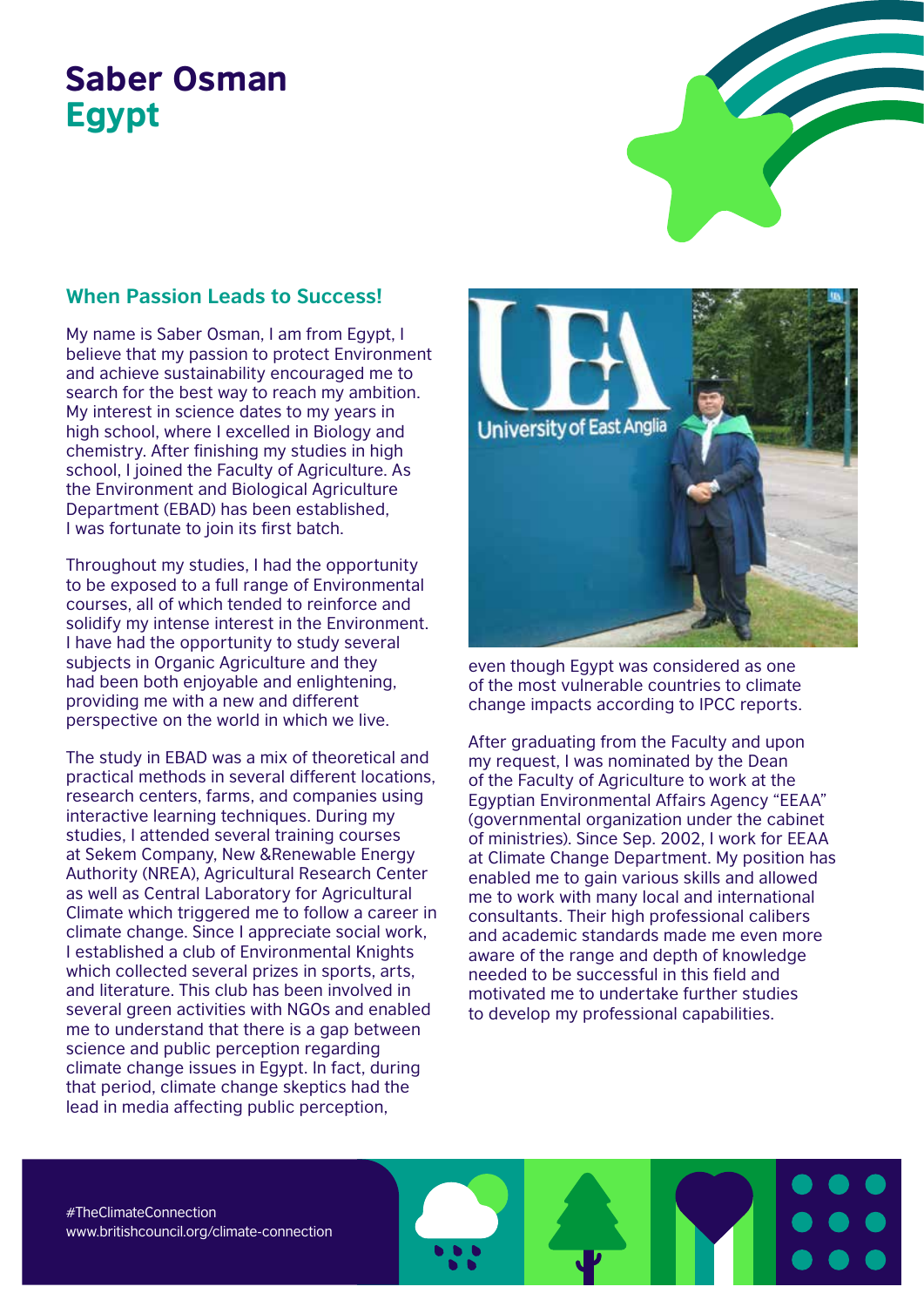

As the United Kingdom has some of the world's most renowned and prestigious educational institutes that attract students from different professional and cultural backgrounds from all over the world, I chose to continue my master's degree in climate change in the UK. I was aware that studying in one of its institutes would allow me to get a world-class education and a recognized degree in my chosen area of study in a multi-cultural context. Therefore, I applied to study MSc. in Climate Change at the University of East Anglia, as it is known as a pioneer in the field of Climate Change. I was thus able to access information directly relevant to Climate Change issues in the whole of the world, adding valuable practical insights to my learning experience. The multidisciplinary postgraduate degree in climate change gave me access to new disciplines and areas, allowing me to have both the conceptual knowledge and the technical expertise related to climate change.

Spending a year learning and working with professionals from various countries who share the same interests allowed me to learn from their experience, develop a critical view of challenges posed by development around the world, and enabled me to better understand those faced by Egypt and the possible means of overcoming them. Moreover, the network of professionals that I built during my studies in the UK helped me to stay in touch with and get advice on climate change-related issues throughout my career.

The MSc course gave me an advantage over other candidates. Modular teaching-focused both upon the necessary skills to conduct highlevel research, but also afforded attention to the wider picture of climate change, such as societal impacts and political issues, provided me with a faster track for career progression, helped me to fulfill my ambition of attaining leadership positions governorate to improve the livelihood, awareness

in the environment field and allowed me to somehow influence development policy in Egypt.

In professional terms, having a well-rounded education allowed me to perform better in my job, which benefited the organizations that I worked with, as well as my country. I was able through my day-to-day interactions with colleagues to share and transfer the knowledge I had learned in the UK.

Having an internationally recognized postgraduate degree in the field of Climate Change helped me access better employment opportunities in the environmental development sector in Egypt, a field where postgraduate education is very much considered a basic requirement. I worked for the UNDP project from 2010 to 2011, I was appointed to be Egypt's National Focal Point to the United Nations Framework Convention on Climate Change (UNFCCC) and Intergovernmental Panel on Climate Change (IPCC) during 2012-2013. Then, I worked for GIZ as a climate change advisor from 2013-2016 in its Urbanization Program to study the impacts of climate change on Urban Informal Areas in the Greater Cairo Region (Egypt). During that period, I managed different exchange mechanisms between Governmental Bodies and local authorities such as managing The Advisory Board of Climate Change in Cities in Egypt (AB-CCC) more info could be found on the following link: http://www.egypt-urban.net/ab-ccc/, also, I managed exchange mechanism between NGOs which were funded by PDP/EU grant scheme Lot 6 (Environment and Climate Change) to guarantee better coordination and sharing experience during the implementation course of climate change adaptation measures and I managed a Rooftop farming pilot project which implemented in some urban informal areas around Cairo

#TheClimateConnection www.britishcouncil.org/climate-connection